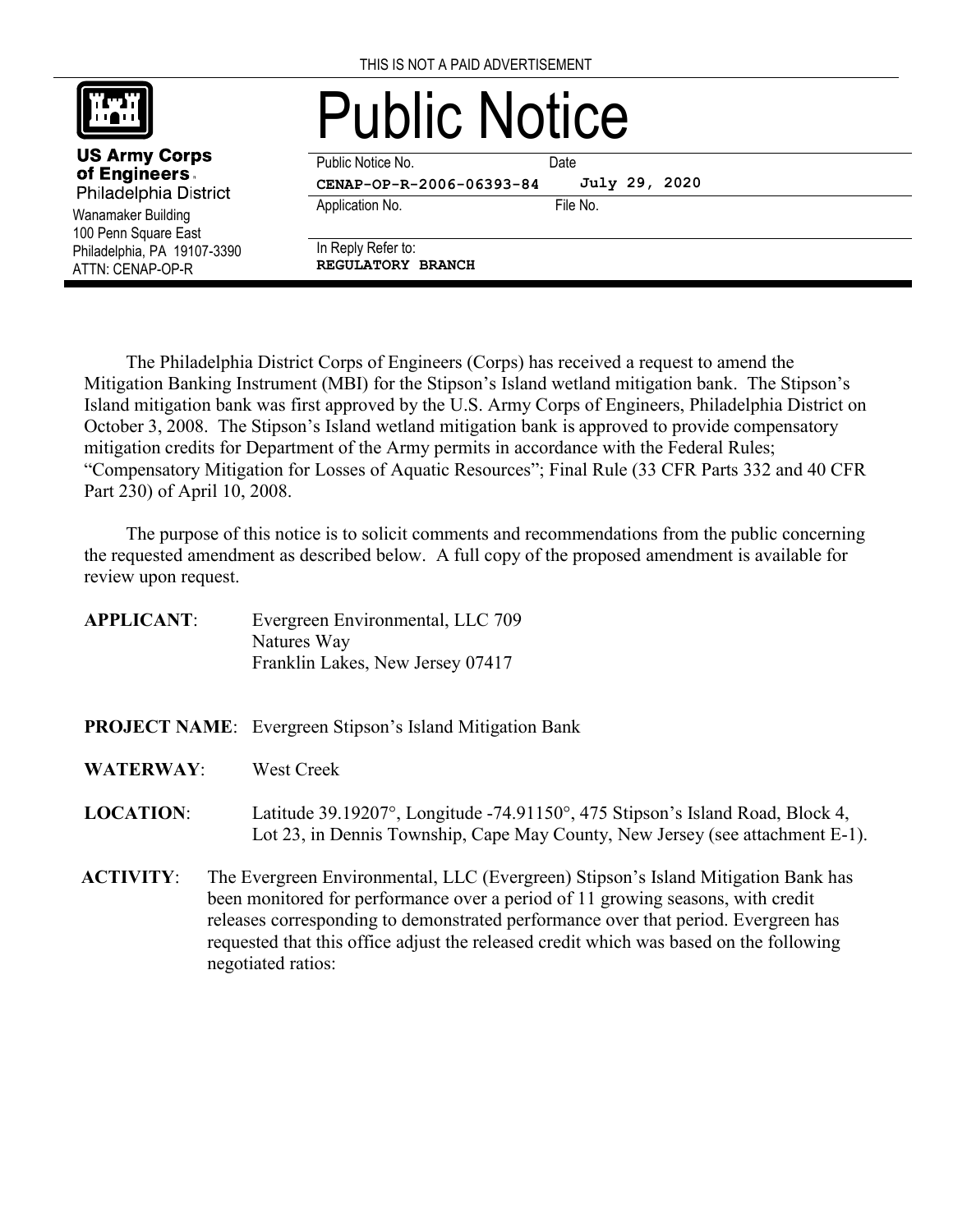|                                         | Ratio | Tidal |                | <b>Freshwater</b> |                |  |
|-----------------------------------------|-------|-------|----------------|-------------------|----------------|--|
|                                         |       | Acres | <b>Credits</b> | <b>Acres</b>      | <b>Credits</b> |  |
| <b>Freshwater Creation</b>              | 2:1   | 0.00  | 0.000          | 2.58              | 1.290          |  |
| <b>Tidal Creation</b>                   | 1:1   | 3.97  | 3.970          | 0.00              | 0.000          |  |
| <b>Tidal Enhancement</b>                | 3:1   | 1.07  | 0.357          | 0.00              | 0.000          |  |
| <b>Freshwater Enhancement</b>           | 4:1   | 0.00  | 0.000          | 8.41              | 2.103          |  |
| Preservation                            | 27:1  | 3.29  | 0.122          | 15.72             | 0.582          |  |
| Total                                   |       | 8.33  | 4.449          | 26.71             | 3.975          |  |
| <b>Wetland Mitigation Credit Totals</b> |       | Acres | 35.04          | <b>Credits</b>    | 8.42           |  |

The decision to request a 4:1 ratio for the Freshwater Enhancement was driven by the anticipation of risk with limited hydrologic separation of those areas from potential tidal inundation. Any infiltration of excess salt and extended water pooling was anticipated to stress and potentially kill vegetation not adapted to survive those conditions. Expectations of vegetative survival and density were to achieve only 85% of 320 woody stems per acre or 272 woody stems per acre. Evergreen has demonstrated that the mitigation bank has achieved density and survival rates of more than 1000 woody stems per acre, heights exceeding 5 feet and vegetative cover of 100% with invasive species below 1 percent. Typically, such achievement of performance metrics is assessed at a functional value mitigation rate based on a 3:1 ratio. Evergreen has requested a reversal of this specific ratio, proposing the following table to replace the currently authorized ratio:

|                                         | Ratio | Tidal |                | <b>Freshwater</b> |                |  |
|-----------------------------------------|-------|-------|----------------|-------------------|----------------|--|
|                                         |       | Acres | <b>Credits</b> | <b>Acres</b>      | <b>Credits</b> |  |
| <b>Freshwater Creation</b>              | 2:1   | 0.00  | 0.000          | 2.58              | 1.290          |  |
| <b>Tidal Creation</b>                   | 1:1   | 3.97  | 3.970          | 0.00              | 0.000          |  |
| <b>Tidal Enhancement</b>                | 3:1   | 1.07  | 0.357          | 0.00              | 0.000          |  |
| <b>Freshwater Enhancement</b>           | 3:1   | 0.00  | 0.000          | 8.41              | 2.803          |  |
| Preservation                            | 27:1  | 3.29  | 0.122          | 15.72             | 0.582          |  |
| Total                                   |       | 8.33  | 4.449          | 26.71             | 4.676          |  |
| <b>Wetland Mitigation Credit Totals</b> |       | Acres | 35.04          | <b>Credits</b>    | 9.12           |  |

Additionally, the Stipson's Island Mitigation Bank was originally processed during the time period immediately before the Compensatory Mitigation for Losses of Aquatic Resources"; Final Rule of April 10, 2008 (the Rule) became effective. As such, much of the negotiation for this instrument was allowed to be considered grandfathered once the Rule was published. Some of the required sections specified by the rule were allowed to be omitted due to this accommodation. This office is requiring that as part of this amendment the MBI satisfy all aspects of the Rule. Provisions to address the qualifications of the sponsor and the transfer of legal obligation to provide compensatory mitigation upon the sale of credits are proposed to include:

Exhibit L Sponsor Qualifications & Exhibit M Transfer of Legal Obligation which serve to address requirements detailed at 33 CFR 332.8 (d)(2)(vi) and 33 CFR 332.8  $(d)(6)(ii)(C)$  respectively.